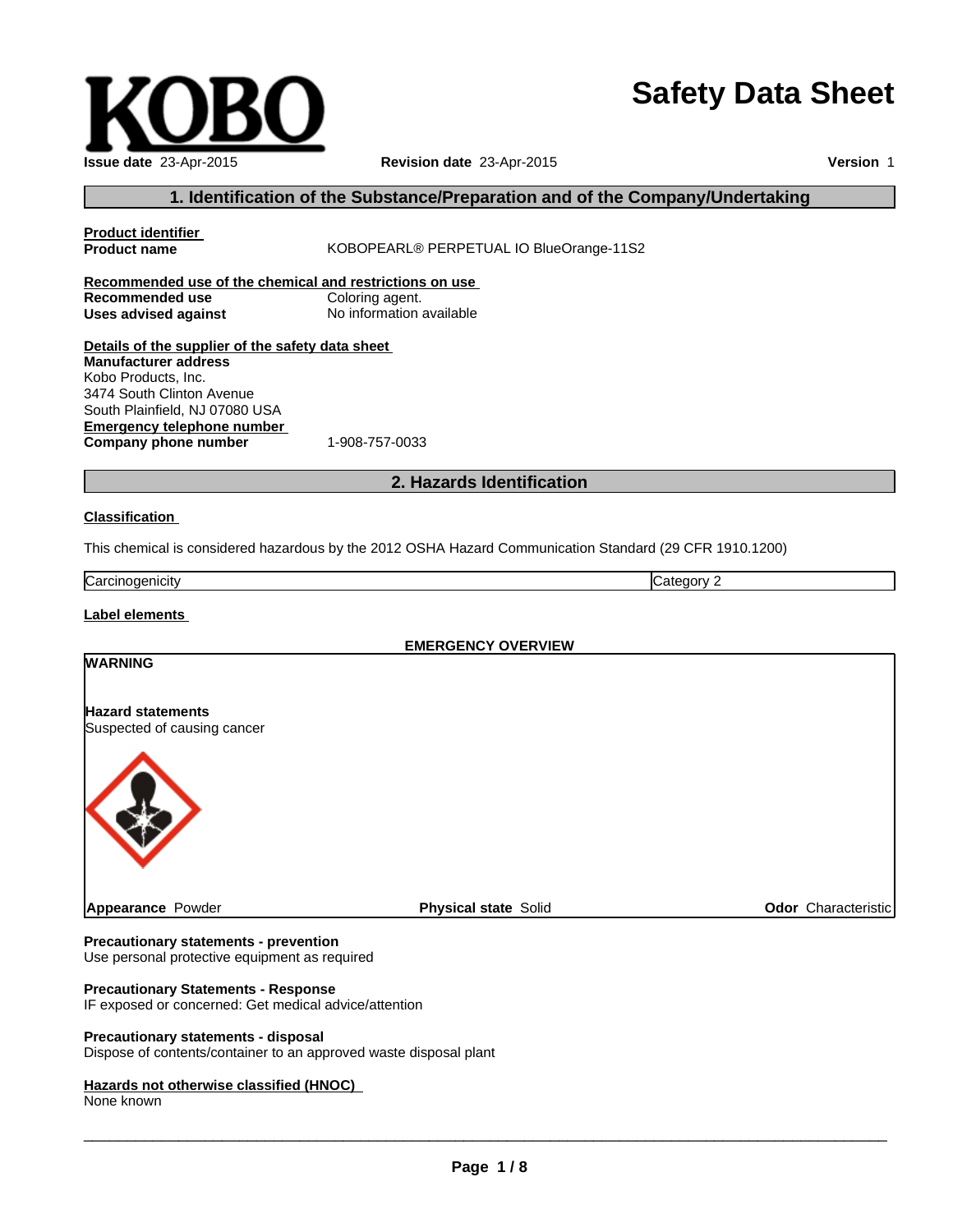# **Other Information**

No information available

# **3. Composition/information on Ingredients**

 $\_$  , and the set of the set of the set of the set of the set of the set of the set of the set of the set of the set of the set of the set of the set of the set of the set of the set of the set of the set of the set of th

| <b>Chemical name</b>      | <b>CAS No</b> | Weight-%    |
|---------------------------|---------------|-------------|
| Synthetic Fluorphlogopite | 12003-38-2    | 57.0-61.0   |
| Silica                    | 7631-86-9     | 23.5-27.5   |
| Titanium dioxide          | 13463-67-7    | $4.0 - 8.0$ |
| Iron Oxides (C.I. 77491)  | 1309-37-1     | $4.0 - 8.0$ |
| Triethoxycaprylylsilane   | 2943-75-1     | $1.0 - 3.0$ |

| 4. First aid measures                                                      |                                                                                                                                    |  |  |
|----------------------------------------------------------------------------|------------------------------------------------------------------------------------------------------------------------------------|--|--|
| <b>First aid measures</b>                                                  |                                                                                                                                    |  |  |
| <b>General advice</b>                                                      | If symptoms persist, call a physician.                                                                                             |  |  |
| Eye contact                                                                | Rinse immediately with plenty of water, also under the eyelids, for at least 15 minutes. If<br>symptoms persist, call a physician. |  |  |
| <b>Skin contact</b>                                                        | Wash off immediately with soap and plenty of water while removing all contaminated<br>clothes and shoes.                           |  |  |
| <b>Inhalation</b>                                                          | Remove to fresh air. If breathing is irregular or stopped, administer artificial respiration.                                      |  |  |
| Ingestion                                                                  | If swallowed, do not induce vomiting: seek medical advice immediately and show this<br>container or label.                         |  |  |
| Self-protection of the first aider                                         | Use personal protective equipment as required.                                                                                     |  |  |
| Most important symptoms and effects, both acute and delayed                |                                                                                                                                    |  |  |
| <b>Symptoms</b>                                                            | No known effects under normal use conditions.                                                                                      |  |  |
| Indication of any immediate medical attention and special treatment needed |                                                                                                                                    |  |  |
| Note to physicians                                                         | Effects of exposure (inhalation, ingestion or skin contact) to substance may be delayed.                                           |  |  |

# **5. Fire-fighting measures**

## **Suitable extinguishing media**

Use extinguishing measures that are appropriate to local circumstances and the surrounding environment.

**Unsuitable extinguishing media** No information available.

#### **Specific hazards arising from the chemical** None in particular.

**Explosion data Sensitivity to mechanical impact** None. **Sensitivity to static discharge** None.

## **Protective equipment and precautions for firefighters**

Use personal protective equipment as required.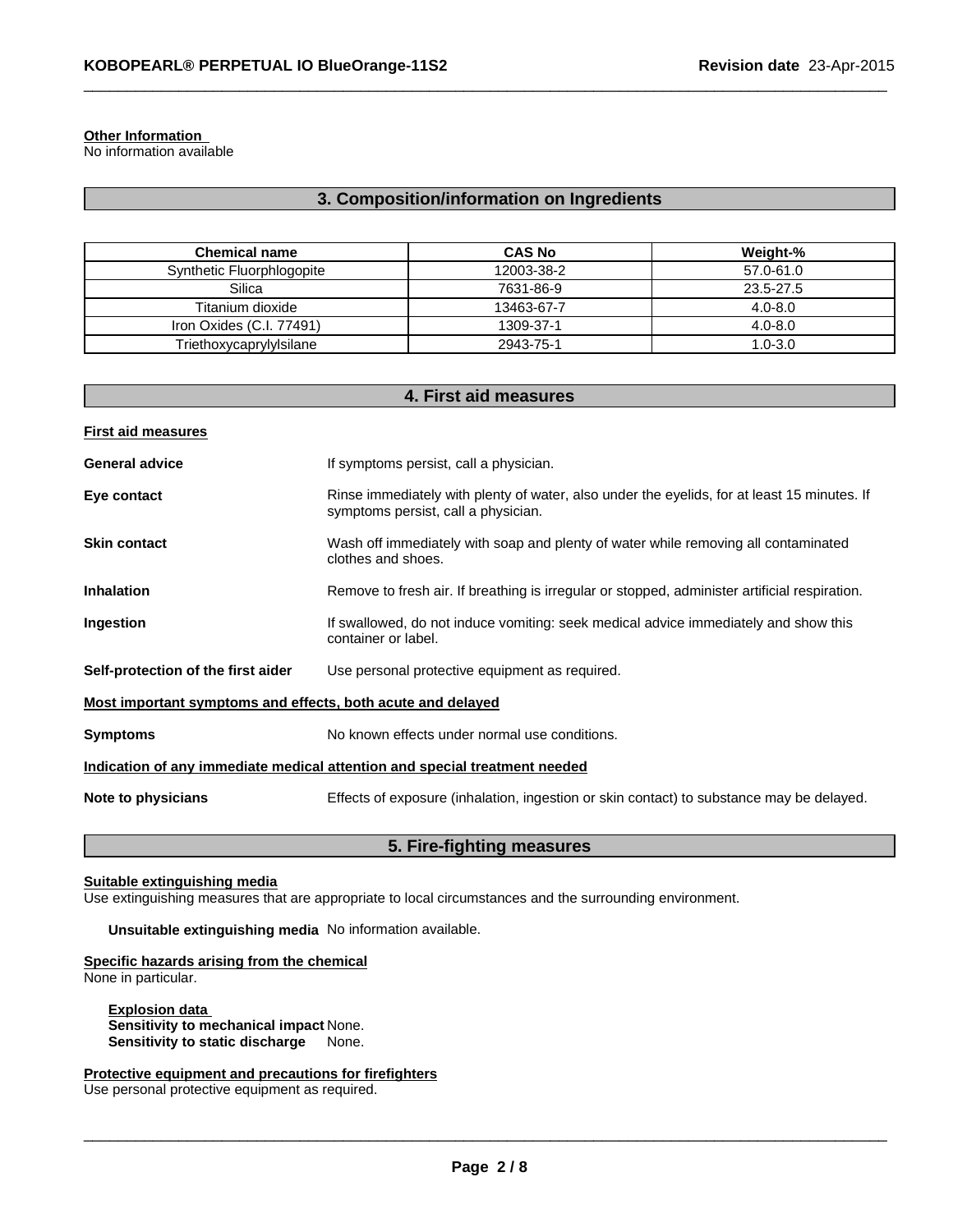|                                                              | 6. Accidental release measures                                                                                       |
|--------------------------------------------------------------|----------------------------------------------------------------------------------------------------------------------|
|                                                              | Personal precautions, protective equipment and emergency procedures                                                  |
| <b>Personal precautions</b>                                  | Use personal protective equipment as required. Avoid contact with eyes. Wash thoroughly<br>after handling.           |
| For emergency responders                                     | Use personal protective equipment as required.                                                                       |
| <b>Environmental precautions</b>                             | Collect spillage. Do not allow into any sewer, on the ground or into any body of water.                              |
| Methods and material for containment and cleaning up         |                                                                                                                      |
| <b>Methods for containment</b>                               | Prevent further leakage or spillage if safe to do so.                                                                |
| Methods for cleaning up                                      | Avoid creating dust. Sweep up and shovel into suitable containers for disposal.                                      |
| Prevention of secondary hazards                              | Clean contaminated objects and areas thoroughly observing environmental regulations.                                 |
|                                                              | 7. Handling and Storage                                                                                              |
| <b>Precautions for safe handling</b>                         |                                                                                                                      |
| Advice on safe handling                                      | Use personal protective equipment as required. Use only in well-ventilated areas. Wash<br>thoroughly after handling. |
| Conditions for safe storage, including any incompatibilities |                                                                                                                      |
| <b>Storage conditions</b>                                    | Keep container tightly closed in a dry and well-ventilated place. Store at ambient conditions.                       |
| Incompatible materials                                       | Strong oxidizing agents. Strong acids.                                                                               |

 $\_$  , and the set of the set of the set of the set of the set of the set of the set of the set of the set of the set of the set of the set of the set of the set of the set of the set of the set of the set of the set of th

# **8. Exposure Controls/Personal Protection**

## **Control parameters**

### **Exposure guidelines**

| <b>Chemical name</b>                  | <b>ACGIH TLV</b>                             | <b>OSHA PEL</b>                                                                                                                                                                                                           | <b>NIOSH IDLH</b>                                                                                                                         |
|---------------------------------------|----------------------------------------------|---------------------------------------------------------------------------------------------------------------------------------------------------------------------------------------------------------------------------|-------------------------------------------------------------------------------------------------------------------------------------------|
| Silica<br>7631-86-9                   |                                              | TWA: 20 mppcf<br>: (80)/(% SiO2) mg/m <sup>3</sup> TWA                                                                                                                                                                    | IDLH: $3000 \text{ mg/m}^3$<br>TWA: 6 $mq/m3$                                                                                             |
| Titanium dioxide<br>13463-67-7        | TWA: $10 \text{ mg/m}^3$                     | TWA: $15 \text{ mg/m}^3$ total dust<br>(vacated) TWA: 10 mg/m <sup>3</sup> total<br>dust                                                                                                                                  | IDLH: 5000 mg/m <sup>3</sup>                                                                                                              |
| Iron Oxides (C.I. 77491)<br>1309-37-1 | TWA: 5 mg/m <sup>3</sup> respirable fraction | TWA: $10 \text{ mg/m}^3$ fume<br>TWA: 15 $mg/m3$ total dust<br>(vacated) TWA: 10 mg/m <sup>3</sup> fume<br>and total dust Iron oxide<br>(vacated) TWA: $5 \text{ mg/m}^3$<br>respirable fraction regulated<br>under Rouge | IDLH: $2500 \text{ mg/m}^3$ Fe dust and<br>fume<br>TWA: 5 mg/m <sup>3</sup> respirable fraction TWA: 5 mg/m <sup>3</sup> Fe dust and fume |

# **Appropriate engineering controls**

| <b>Engineering controls</b> | Ensure adequate ventilation, especially in confined areas. |
|-----------------------------|------------------------------------------------------------|
|                             |                                                            |

# **Individual protection measures, such as personal protective equipment**

| <b>Eye/face protection</b>     | Wear safety glasses with side shields (or goggles).                       |
|--------------------------------|---------------------------------------------------------------------------|
| Skin and body protection       | Wear protective gloves and protective clothing.                           |
| <b>Respiratory protection</b>  | In case of insufficient ventilation, wear suitable respiratory equipment. |
| General hygiene considerations | Handle in accordance with good industrial hygiene and safety practice.    |

 $\_$  ,  $\_$  ,  $\_$  ,  $\_$  ,  $\_$  ,  $\_$  ,  $\_$  ,  $\_$  ,  $\_$  ,  $\_$  ,  $\_$  ,  $\_$  ,  $\_$  ,  $\_$  ,  $\_$  ,  $\_$  ,  $\_$  ,  $\_$  ,  $\_$  ,  $\_$  ,  $\_$  ,  $\_$  ,  $\_$  ,  $\_$  ,  $\_$  ,  $\_$  ,  $\_$  ,  $\_$  ,  $\_$  ,  $\_$  ,  $\_$  ,  $\_$  ,  $\_$  ,  $\_$  ,  $\_$  ,  $\_$  ,  $\_$  ,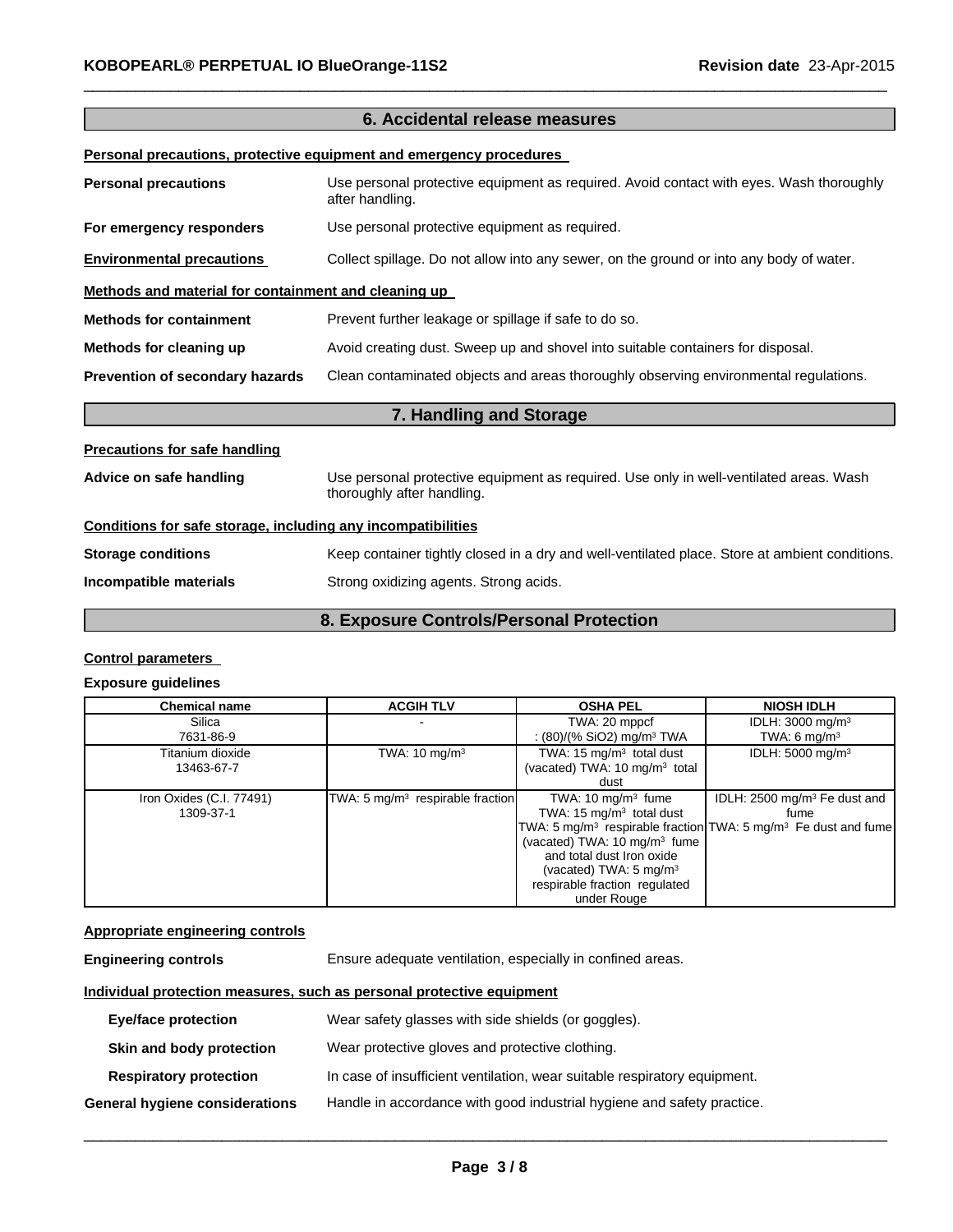# **9. Physical and Chemical Properties**

 $\_$  , and the set of the set of the set of the set of the set of the set of the set of the set of the set of the set of the set of the set of the set of the set of the set of the set of the set of the set of the set of th

#### **Information on basic physical and chemical properties**

| <b>Physical state</b><br>Appearance<br><b>Color</b>                                                                                                                                                                                                                                                                                                                                                                                                                                                                                                                                                                                           | Solid<br>Powder<br><b>Blue Orange</b>                                                                                                    | Odor<br><b>Odor threshold</b>                                                                                                                                                                                                                                                                                                                                                                                                                                                                                                                                 | Characteristic<br>No information available |
|-----------------------------------------------------------------------------------------------------------------------------------------------------------------------------------------------------------------------------------------------------------------------------------------------------------------------------------------------------------------------------------------------------------------------------------------------------------------------------------------------------------------------------------------------------------------------------------------------------------------------------------------------|------------------------------------------------------------------------------------------------------------------------------------------|---------------------------------------------------------------------------------------------------------------------------------------------------------------------------------------------------------------------------------------------------------------------------------------------------------------------------------------------------------------------------------------------------------------------------------------------------------------------------------------------------------------------------------------------------------------|--------------------------------------------|
| <b>Property</b><br>рH<br><b>Melting point/freezing point</b><br>Boiling point / boiling range<br><b>Flash point</b><br><b>Evaporation rate</b><br>Flammability (solid, gas)<br><b>Flammability limit in air</b><br><b>Upper flammability limit</b><br>Lower flammability limit<br>Vapor pressure<br><b>Vapor density</b><br><b>Specific gravity</b><br><b>Water solubility</b><br>Solubility in other solvents<br><b>Partition coefficient</b><br><b>Autoignition temperature</b><br><b>Decomposition temperature</b><br><b>Kinematic viscosity</b><br><b>Dynamic viscosity</b><br><b>Explosive properties</b><br><b>Oxidizing properties</b> | <b>Values</b><br>Insoluble in water                                                                                                      | Remarks •<br>No information available<br>No information available<br>No information available<br>No information available<br>No information available<br>No information available<br>No information available<br>No information available<br>No information available<br>No information available<br>No information available<br>No information available<br>No information available<br>No information available<br>No information available<br>No information available<br>No information available<br>No information available<br>No information available |                                            |
| <b>Other Information</b><br>Softening point<br><b>Molecular weight</b><br>VOC content (%)<br><b>Density</b><br><b>Bulk density</b>                                                                                                                                                                                                                                                                                                                                                                                                                                                                                                            | No information available<br>No information available<br>No information available<br>No information available<br>No information available |                                                                                                                                                                                                                                                                                                                                                                                                                                                                                                                                                               |                                            |

# **10. Stability and Reactivity**

#### **Reactivity** No data available

**Chemical stability** Stable under normal conditions.

**Possibility of hazardous reactions** None under normal processing.

**Hazardous polymerization** Hazardous polymerization does not occur.

**Conditions to avoid** None known.

**Incompatible materials** Strong oxidizing agents. Strong acids.

**Hazardous decomposition products**

None under normal use conditions.

 $\_$  ,  $\_$  ,  $\_$  ,  $\_$  ,  $\_$  ,  $\_$  ,  $\_$  ,  $\_$  ,  $\_$  ,  $\_$  ,  $\_$  ,  $\_$  ,  $\_$  ,  $\_$  ,  $\_$  ,  $\_$  ,  $\_$  ,  $\_$  ,  $\_$  ,  $\_$  ,  $\_$  ,  $\_$  ,  $\_$  ,  $\_$  ,  $\_$  ,  $\_$  ,  $\_$  ,  $\_$  ,  $\_$  ,  $\_$  ,  $\_$  ,  $\_$  ,  $\_$  ,  $\_$  ,  $\_$  ,  $\_$  ,  $\_$  ,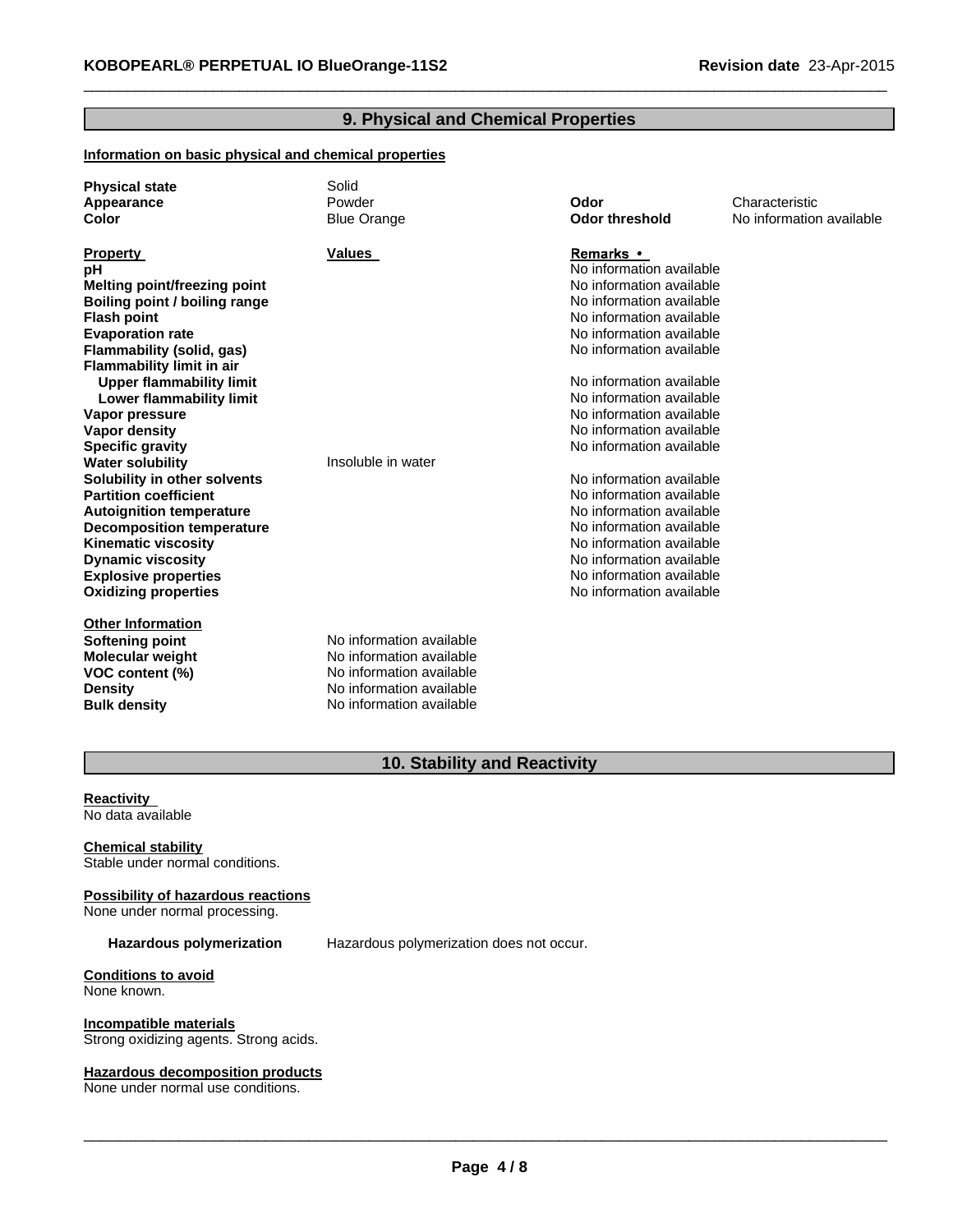# **11. Toxicological Information**

 $\_$  , and the set of the set of the set of the set of the set of the set of the set of the set of the set of the set of the set of the set of the set of the set of the set of the set of the set of the set of the set of th

## **Information on likely routes of exposure**

#### **Product information**

| <b>Inhalation</b>   | No data available. |
|---------------------|--------------------|
| Eye contact         | No data available. |
| <b>Skin contact</b> | No data available. |
| Ingestion           | No data available. |

#### **Component information**

| <b>Chemical name</b>                  | Oral LD50                | Dermal LD50             | <b>Inhalation LC50</b> |
|---------------------------------------|--------------------------|-------------------------|------------------------|
| Silica<br>7631-86-9                   | $>$ 5000 mg/kg (Rat)     | $>$ 2000 mg/kg (Rabbit) | $> 2.2$ mg/L (Rat) 1 h |
| Titanium dioxide<br>13463-67-7        | $> 10000$ mg/kg (Rat)    |                         |                        |
| Iron Oxides (C.I. 77491)<br>1309-37-1 | $> 10000$ mg/kg (Rat)    |                         |                        |
| Triethoxycaprylylsilane<br>2943-75-1  | $= 10060 \mu L/kg$ (Rat) | $=$ 5910 µL/kg (Rabbit) |                        |

#### **Information on toxicological effects**

**Symptoms** No information available.

### **Delayed and immediate effects as well as chronic effects from short and long-term exposure**

| <b>Skin corrosion/irritation</b>  | No information available.                                                                |
|-----------------------------------|------------------------------------------------------------------------------------------|
| Serious eye damage/eye irritation | No information available.                                                                |
| <b>Irritation</b>                 | No information available.                                                                |
| <b>Corrosivity</b>                | No information available.                                                                |
| <b>Sensitization</b>              | No information available.                                                                |
| <b>Germ cell mutagenicity</b>     | No information available.                                                                |
| Carcinogenicity                   | This product contains one or more substances which are classified by IARC as             |
|                                   | carcinogenic to humans (Group I), probably carcinogenic to humans (Group 2A) or possibly |
|                                   | carcinogenic to humans (Group 2B).                                                       |

| <b>Chemical name</b> | <b>\CGIH</b> | <b>IARC</b> | <b>NTP</b> | <b>OSHA</b> |
|----------------------|--------------|-------------|------------|-------------|
| Titanium dioxide     |              | Group 2B    |            |             |
| 13463-67-7           |              |             |            |             |

IARC (International Agency for Research on Cancer)

*Group 2B - Possibly Carcinogenic to Humans X - Present*

**Reproductive toxicity** No information available.<br>**STOT - single exposure** No information available. **STOT** - **single exposure** No information available.<br>**STOT** - repeated exposure No information available. **STOT** - repeated exposure<br>Aspiration hazard

**Aspiration hazard** No information available.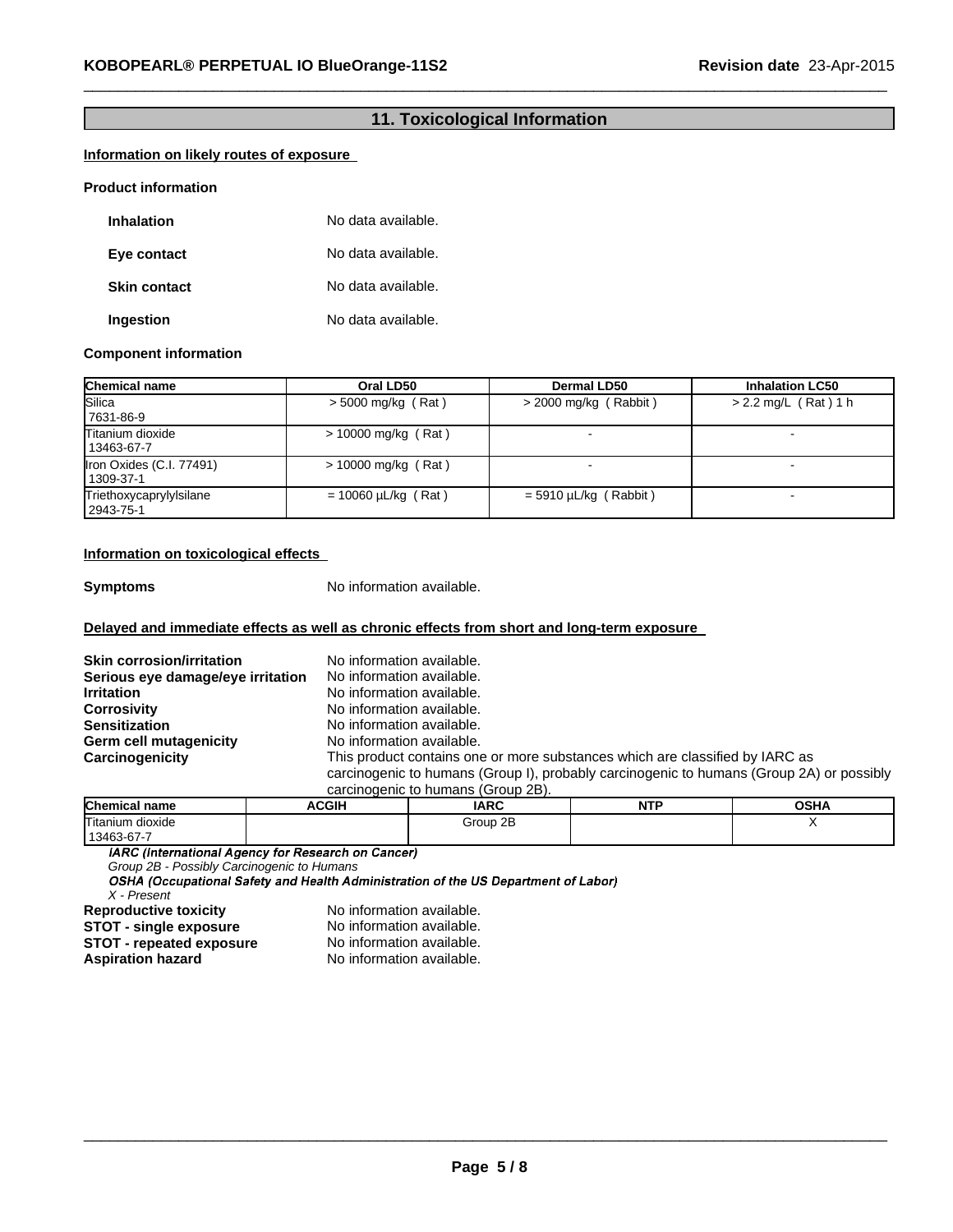# **12. Ecological Information**

 $\_$  , and the set of the set of the set of the set of the set of the set of the set of the set of the set of the set of the set of the set of the set of the set of the set of the set of the set of the set of the set of th

## **Ecotoxicity**

| <b>Chemical name</b> | Algae/aguatic plants                                      | <b>Fish</b>                                      | <b>Toxicity to</b><br><b>Microorganisms</b> | Crustacea                                  |
|----------------------|-----------------------------------------------------------|--------------------------------------------------|---------------------------------------------|--------------------------------------------|
| Silica<br>7631-86-9  | 440: 72 h<br>Pseudokirchneriella<br>subcapitata mg/L EC50 | 5000: 96 h Brachydanio rerio<br>mg/L LC50 static |                                             | 7600: 48 h Ceriodaphnia<br>dubia mg/L EC50 |

#### **Persistence and degradability**

No information available.

#### **Bioaccumulation**

No information available.

**Other adverse effects** No information available

# **13. Disposal Considerations**

# **Waste treatment methods**

| Disposal of wastes     | Disposal should be in accordance with applicable regional, national and local laws and<br>regulations. |
|------------------------|--------------------------------------------------------------------------------------------------------|
| Contaminated packaging | Disposal should be in accordance with applicable regional, national and local laws and<br>regulations. |

# **14. Transport Information**

| <b>DOT</b>  | Not regulated |
|-------------|---------------|
| ICAO (air)  | Not regulated |
| IATA        | Not regulated |
| <b>IMDG</b> | Not regulated |
| <b>RID</b>  | Not regulated |
| ADR         | Not regulated |

# **15. Regulatory information**

| <b>International inventories</b> |                |
|----------------------------------|----------------|
| TSCA                             | Complies       |
| <b>DSL/NDSL</b>                  | Complies       |
| <b>EINECS/ELINCS</b>             | Complies       |
| ENCS                             | Not Determined |
| <b>IECSC</b>                     | Complies       |
| KECL                             | Complies       |
| <b>PICCS</b>                     | Complies       |
| AICS                             | Complies       |

 $\_$  ,  $\_$  ,  $\_$  ,  $\_$  ,  $\_$  ,  $\_$  ,  $\_$  ,  $\_$  ,  $\_$  ,  $\_$  ,  $\_$  ,  $\_$  ,  $\_$  ,  $\_$  ,  $\_$  ,  $\_$  ,  $\_$  ,  $\_$  ,  $\_$  ,  $\_$  ,  $\_$  ,  $\_$  ,  $\_$  ,  $\_$  ,  $\_$  ,  $\_$  ,  $\_$  ,  $\_$  ,  $\_$  ,  $\_$  ,  $\_$  ,  $\_$  ,  $\_$  ,  $\_$  ,  $\_$  ,  $\_$  ,  $\_$  ,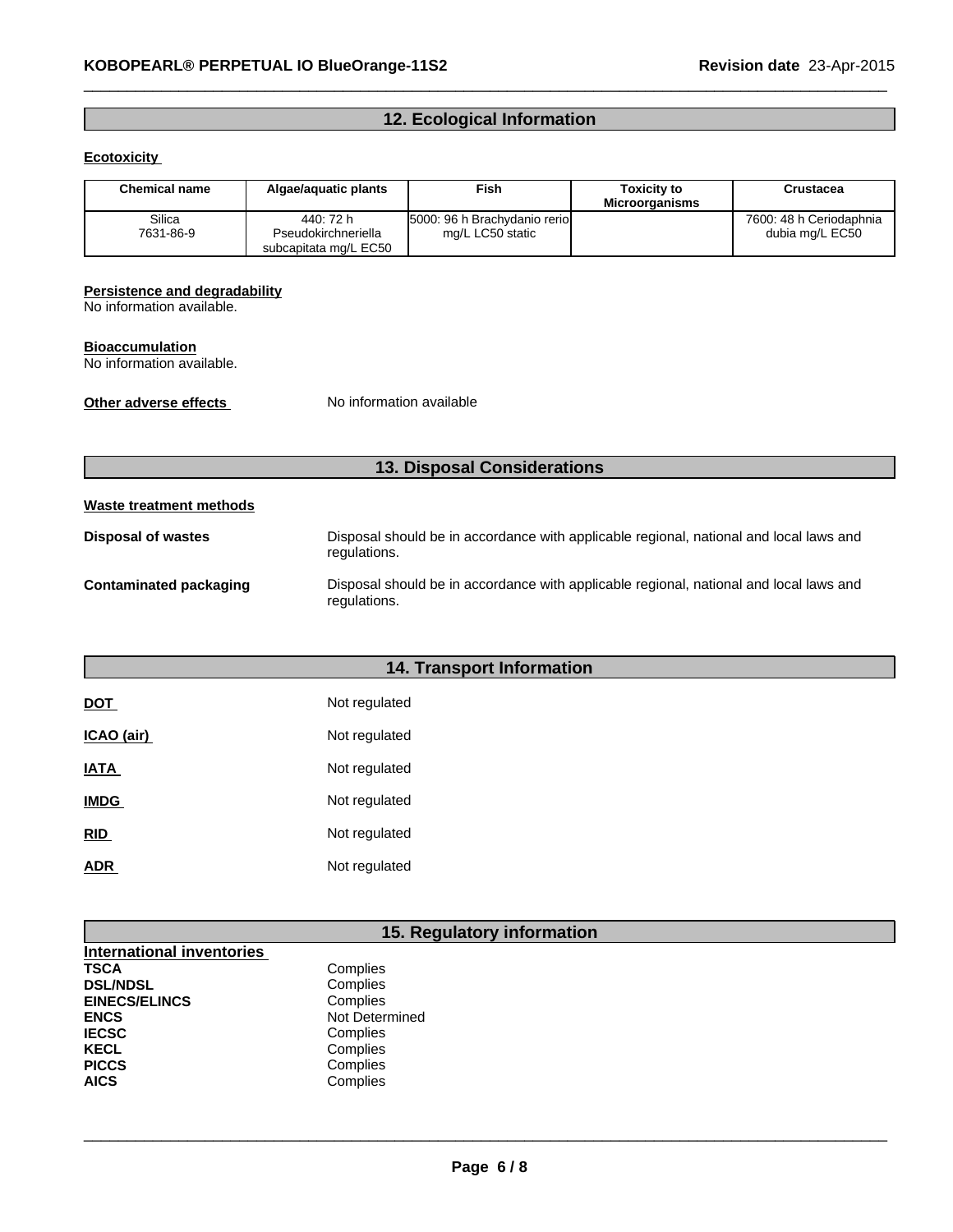#### **Legend:**

**TSCA** - United States Toxic Substances Control Act Section 8(b) Inventory **DSL/NDSL** - Canadian Domestic Substances List/Non-Domestic Substances List **EINECS/ELINCS** - European Inventory of Existing Chemical Substances/European List of Notified Chemical Substances **ENCS** - Japan Existing and New Chemical Substances **IECSC** - China Inventory of Existing Chemical Substances **KECL** - Korean Existing and Evaluated Chemical Substances **PICCS** - Philippines Inventory of Chemicals and Chemical Substances

**AICS** - Australian Inventory of Chemical Substances

### **US Federal Regulations**

### **SARA 313**

Section 313 of Title III of the Superfund Amendments and Reauthorization Act of 1986 (SARA). This product does not contain any chemicals which are subject to the reporting requirements of the Act and Title 40 of the Code of Federal Regulations, Part 372

 $\_$  , and the set of the set of the set of the set of the set of the set of the set of the set of the set of the set of the set of the set of the set of the set of the set of the set of the set of the set of the set of th

|  |  |  |  | SARA 311/312 Hazard Categories |
|--|--|--|--|--------------------------------|
|--|--|--|--|--------------------------------|

| Nο |
|----|
| Nο |
| Nο |
| Nο |
| N٥ |
|    |

#### **CWA (Clean Water Act)**

This product does not contain any substances regulated as pollutants pursuant to the Clean Water Act (40 CFR 122.21 and 40 CFR 122.42)

#### **CERCLA**

This material, as supplied, does not contain any substances regulated as hazardous substances under the Comprehensive Environmental Response Compensation and Liability Act (CERCLA) (40 CFR 302) or the Superfund Amendments and Reauthorization Act (SARA) (40 CFR 355). There may be specific reporting requirements at the local, regional, or state level pertaining to releases of this material

#### **US State Regulations**

#### **California Proposition 65**

This product contains the following Proposition 65 chemicals

| --<br>.<br>.<br>…ner<br>emical<br>name<br>_____ | <br>-65<br>∵alitor<br>osition<br>Шč<br>ov |
|-------------------------------------------------|-------------------------------------------|
| -<br>$\sim$<br>3463-67-<br>l itanium<br>dioxide | :arcınoqer                                |

#### **U.S. State Right-to-Know Regulations**

This product may contain substances regulated by state right-to-know regulations

| <b>Chemical name</b>                  | New Jersey | <b>Massachusetts</b> | <b>Pennsylvania</b> |
|---------------------------------------|------------|----------------------|---------------------|
| Titanium dioxide<br>13463-67-7        |            |                      |                     |
| Iron Oxides (C.I. 77491)<br>1309-37-1 |            | ,,                   |                     |